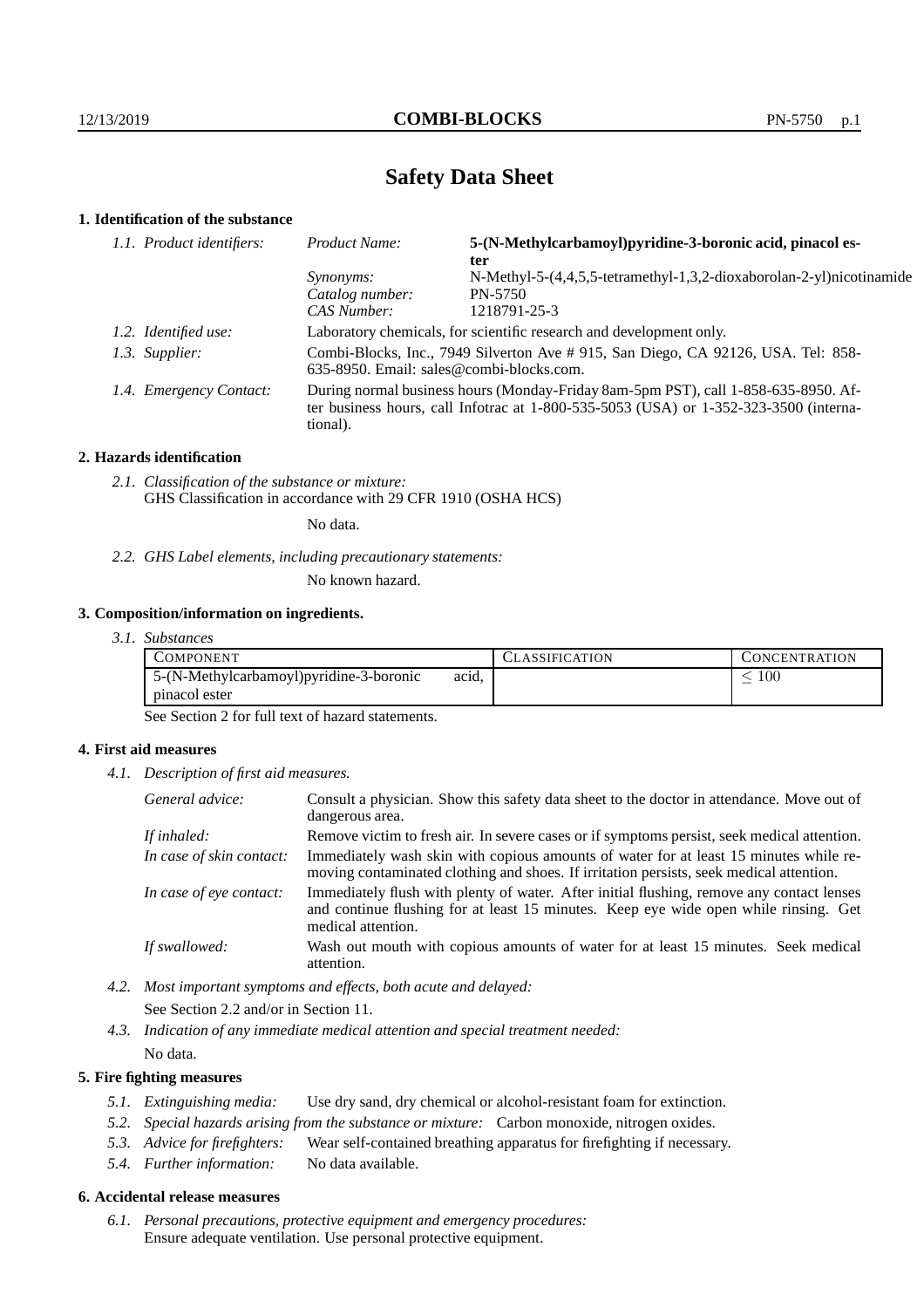|                                                                                                                                                                                                                                                            | 6.2. Environmental precautions:                                                                    |                                                                                                                                                                                                                                                                                                                        |  |  |  |
|------------------------------------------------------------------------------------------------------------------------------------------------------------------------------------------------------------------------------------------------------------|----------------------------------------------------------------------------------------------------|------------------------------------------------------------------------------------------------------------------------------------------------------------------------------------------------------------------------------------------------------------------------------------------------------------------------|--|--|--|
|                                                                                                                                                                                                                                                            | Should not be released into the environment. See Section 12 for additional ecological information. |                                                                                                                                                                                                                                                                                                                        |  |  |  |
|                                                                                                                                                                                                                                                            | 6.3. Methods and materials for containment and cleaning up:                                        |                                                                                                                                                                                                                                                                                                                        |  |  |  |
|                                                                                                                                                                                                                                                            | Sweep up or vacuum up spillage and collect in suitable container for disposal.                     |                                                                                                                                                                                                                                                                                                                        |  |  |  |
|                                                                                                                                                                                                                                                            | 6.4. Reference to other sections:                                                                  |                                                                                                                                                                                                                                                                                                                        |  |  |  |
|                                                                                                                                                                                                                                                            |                                                                                                    | Refer to protective measures listed in Sections 8 and 13.                                                                                                                                                                                                                                                              |  |  |  |
|                                                                                                                                                                                                                                                            | 7. Handling and storage                                                                            |                                                                                                                                                                                                                                                                                                                        |  |  |  |
|                                                                                                                                                                                                                                                            |                                                                                                    | 7.1. Precautions for safe handling: Avoid contact with skin and eyes. Avoid inhalation of vapour or mist. Keep away<br>from sources of ignition - No smoking. Take measures to prevent the build up of electro-<br>static charge. For precautions see section 2.2.                                                     |  |  |  |
| 7.2. Conditions for safe storage, including any incompatibilities: Store refrigerated. Keep container tightly closed in<br>a dry and well-ventilated place. Containers which are opened must be carefully resealed<br>and kept upright to prevent leakage. |                                                                                                    |                                                                                                                                                                                                                                                                                                                        |  |  |  |
|                                                                                                                                                                                                                                                            | 7.3. Specific end use(s):                                                                          | Laboratory chemicals, for scientific research and development only.                                                                                                                                                                                                                                                    |  |  |  |
|                                                                                                                                                                                                                                                            | 8. Exposure Controls / Personal protection                                                         |                                                                                                                                                                                                                                                                                                                        |  |  |  |
|                                                                                                                                                                                                                                                            | 8.1. Control parameters:                                                                           |                                                                                                                                                                                                                                                                                                                        |  |  |  |
|                                                                                                                                                                                                                                                            |                                                                                                    | Components with workplace control parameters: Contains no substances with occupational exposure limit values.                                                                                                                                                                                                          |  |  |  |
|                                                                                                                                                                                                                                                            | 8.2. Exposure controls:                                                                            |                                                                                                                                                                                                                                                                                                                        |  |  |  |
|                                                                                                                                                                                                                                                            |                                                                                                    | Appropriate engineering controls: Ensure that eyewash stations and safety showers are close to the workstation<br>location. Ensure adequate ventilation, especially in confined areas.                                                                                                                                 |  |  |  |
|                                                                                                                                                                                                                                                            | Personal protective equipment:                                                                     |                                                                                                                                                                                                                                                                                                                        |  |  |  |
|                                                                                                                                                                                                                                                            | Eye/face protection:                                                                               | Wear appropriate protective eyeglasses or chemical safety goggles as described by OSHA's<br>eye and face protection regulations in 29 CFR 1910.133 or European Standard EN166.                                                                                                                                         |  |  |  |
|                                                                                                                                                                                                                                                            | Skin protection:                                                                                   | Handle with gloves. Gloves must be inspected prior to use. Use proper glove removal<br>technique (without touching glove's outer surface) to avoid skin contact with this product.<br>Dispose of contaminated gloves after use in accordance with applicable laws and good<br>laboratory practices. Wash and dry hands |  |  |  |

Body Protection: Complete suit protecting against chemicals, Flame retardant antistatic protective clothing., The type of protective equipment must be selected according to the concentration and amount of the dangerous substance at the specific workplace.

Respiratory protection:

Control of environmental exposure: Prevent further leakage or spillage if safe to do so. Do not let product enter drains.

# **9. Physical and chemical properties**

*9.1. Information on basic physical and chemical properties*

| (a)      | Appearance:                                   | Solid          |
|----------|-----------------------------------------------|----------------|
| (b)      | Odour:                                        | No data        |
| (c)      | Odour Threshold:                              | No data        |
| (d)      | $pH$ :                                        | No data        |
| (e)      | Melting point/freezing point:                 | $150 - 160$ °C |
| (f)      | Initial boiling point and boiling range:      | No data        |
| (g)      | Flash point:                                  | No data        |
| (h)      | Evaporatoin rate:                             | No data        |
| (i)      | Flammability (solid, gas):                    | No data        |
| (j)      | Upper/lower flammability or explosive limits: | No data        |
| $\rm(k)$ | Vapour pressure:                              | No data        |
| (1)      | Vapour density:                               | No data        |
| (m)      | Relative density:                             | No data        |
| (n)      | Water solubility:                             | No data        |
| $\circ$  | Partition coefficient: n-octanol/water:       | No data        |
| (p)      | Auto-ignition:                                | No data        |
| (q)      | Decomposition temperature:                    | No data        |
| (r)      | Viscosity:                                    | No data        |
| (s)      | Explosive properties:                         | No data        |
| (t)      | Oxidizing properties:                         | No data        |
|          |                                               |                |